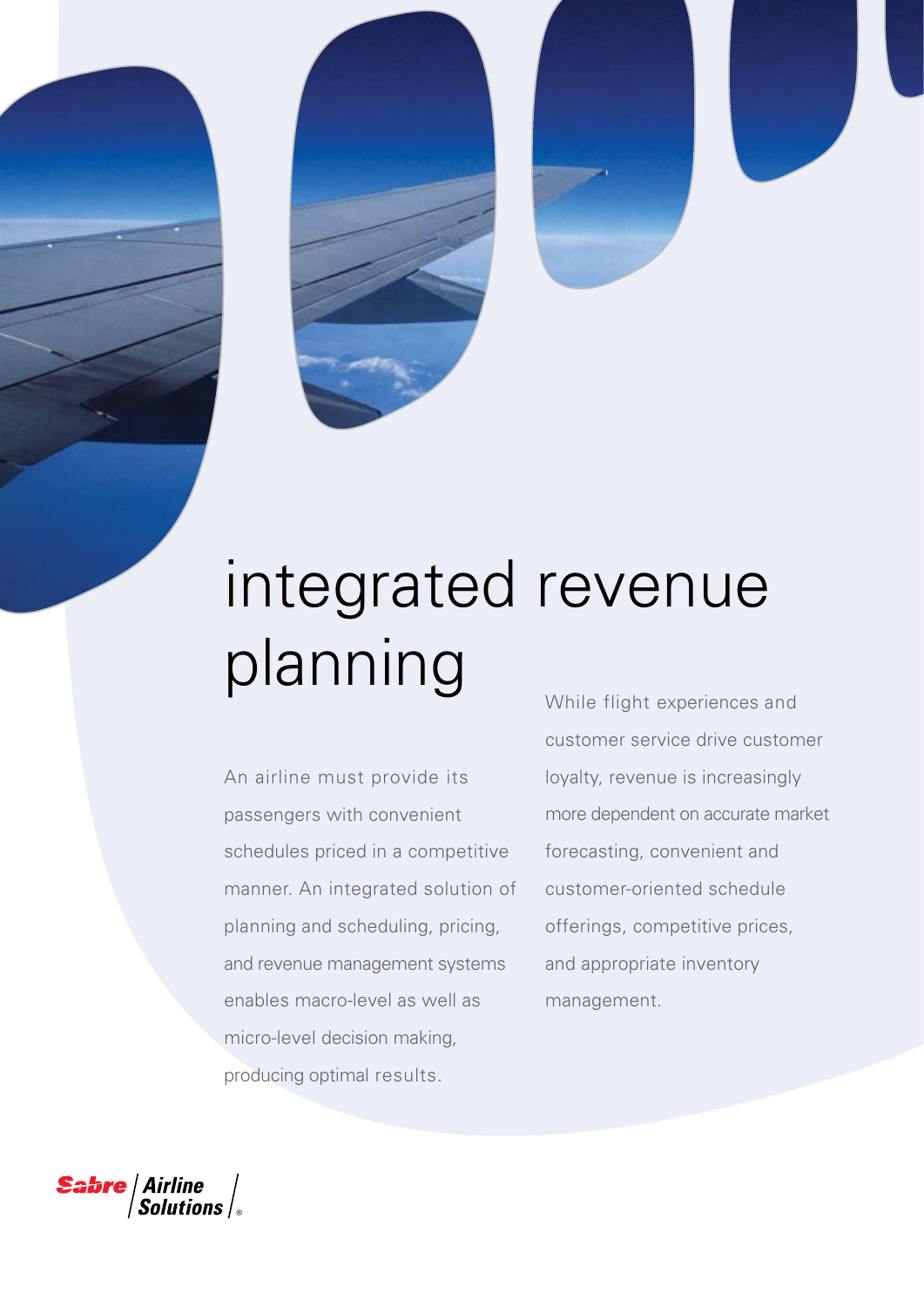



customer care. Consistency in products and processes along with a breadth of portfolio and knowledge leadership defines a truly integrated solution. Integration among our products not only leads to improved decision making, but also results

in tangible IT cost savings. Since many of our systems offer built-in standard interfaces, your airline can forgo expenses related to building and maintaining custom interfaces. This results in faster implementation and lower total cost of ownership and, therefore, quicker return on investment.

Our approach to integration encompasses the total value chain from technology, products and services, sales and marketing, delivery and

Integrated systems also offer improved operational integrity. All systems are simultaneously upgraded with improved systems stability and reliability results. Additionally, the use of a single sign-on provides advanced security and reduces administrative support.

However, the best plan by itself does not always guarantee success. Challenges can be managed through processes and tools that encourage alignment among different airline departments, sharing information and working collaboratively towards the same goals. Simply put, integration can be defined as combining parts so that they work together to form a whole.

An integrated revenue planning solution has numerous benefits:

- Improved market strategy planning,
- Improved schedule planning,
- Improved competitor response,
- Improved pricing actions,
- Improved revenue using fares in the marketplace,
- Improved revenue with advanced inventory control,
- Improved revenue with close-in-refleeting,
- Improved quality and timliness of data.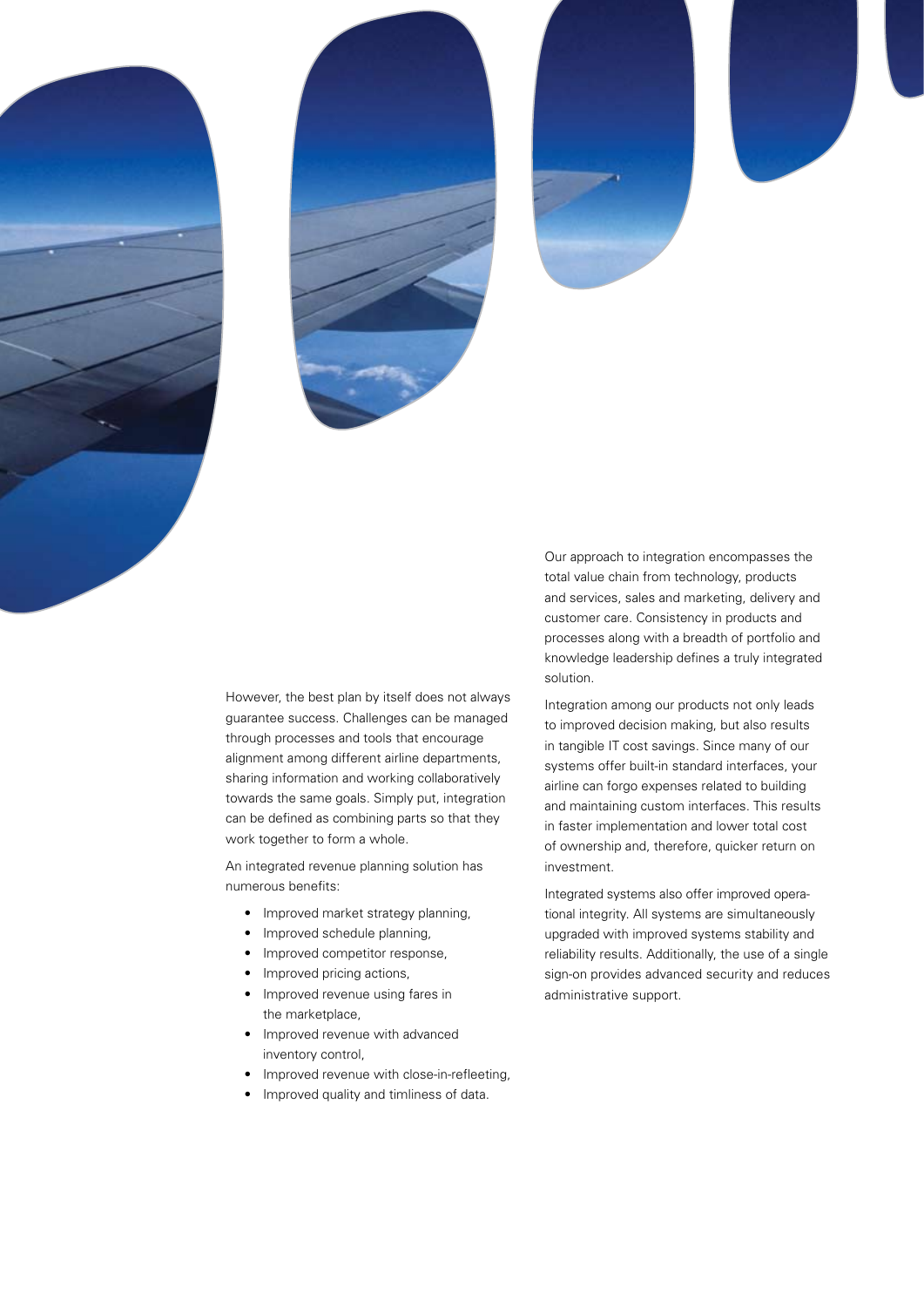

Figure 1 Revenue planning includes both short-term and longterm integrated functions to effectively plan and execute the right schedules for optimal profitability and customer satisfaction.

> Often, analysts have to read output from different systems to make optimal decisions. Having consistent system outputs eliminates the need to calibrate the results to achieve compatibility.

Plus, a common look and feel reduces time and costs to train your analysts who need to be able to read outputs from different systems. Reports are generated in less time, and those generated by different systems look consistent, eliminating the need for manual adjustment.

Without a doubt, the benefits of integration can be seen in many aspects of an airline's business including revenue planning. Revenue planning represents the business function of managing the planning and scheduling of flights, fares and inventory while increasing revenues. A high degree of cooperation among these departments can optimize an airline's network revenue and profitability position. It might seem intuitive to consider only best-of-breed solutions to manage these functions, however, the advantages gained by ensuring that these systems are integrated provides more overall value. We offer an integrated approach to managing these decisions while offering flexibility to meet an airline's strategic goals.

As depicted in Figure 1, integrated revenue planning includes several business functions. Airlines operate in a complex environment that increases the importance of having a common repository of knowledge that multiple people can access. The right decision-support tools along with sound business processes are required to better coordinate revenue planning activities. Integrated systems help identify actions that can improve future revenues and ensure the most efficient and beneficial services are planned and priced according to market demands. Additionally, integrated systems help to ensure optimized price points and better inventory management. And an airline's ability to quickly respond to dynamic changes in the market across any of the revenue planning functions provides a competitive advantage.

An airline must also embrace a technology philosophy that provides value in efficiently solving problems while creating new opportunities. Technology must be advanced for the sake of improving customers' business performance -- not for technology's sake. Technology must be extensible, seamless, interoperable and capable of evolution, in essence, making it "future proof."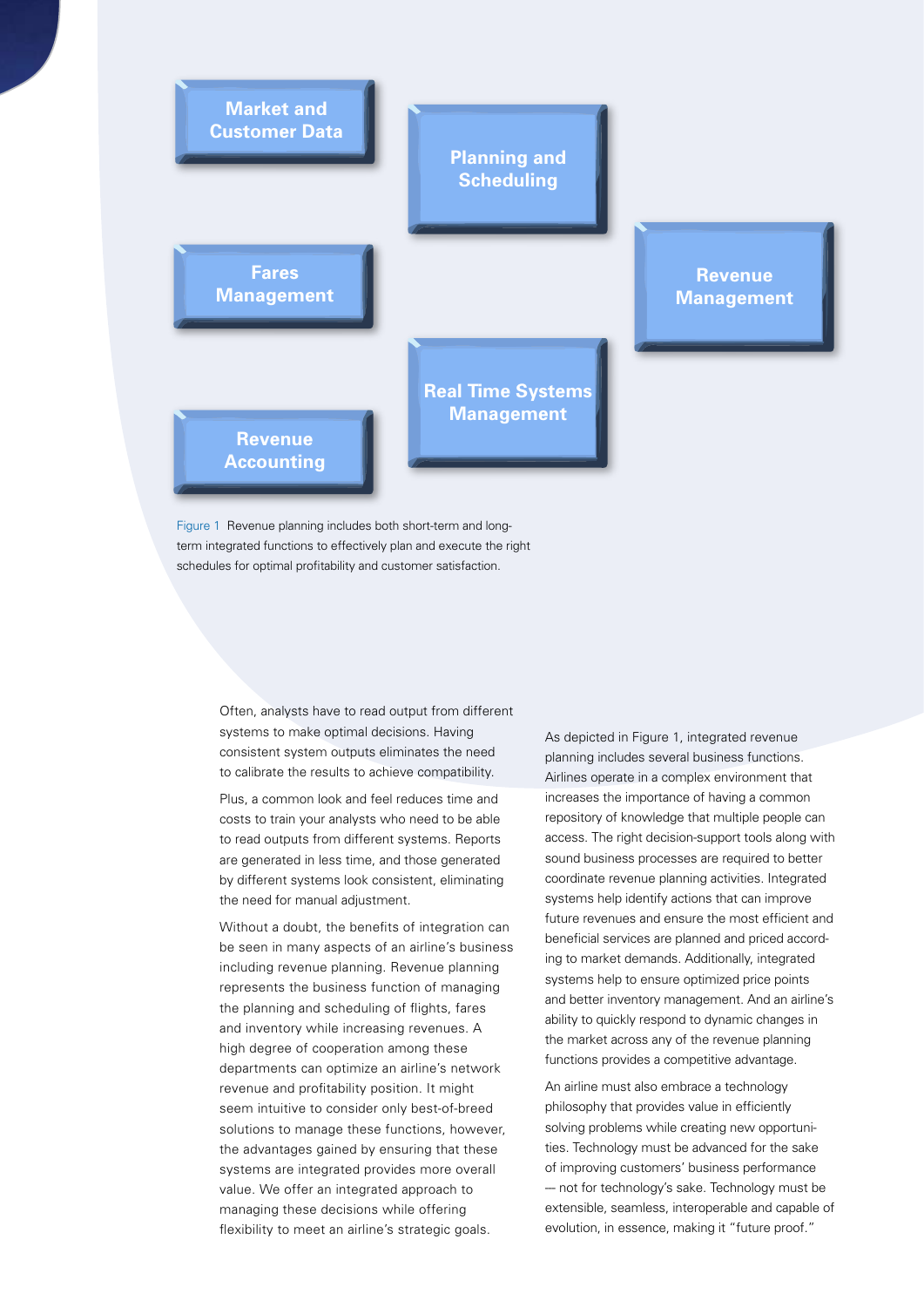

Together with the right decision-support tools as depicted in an integrated revenue planning solution has many key benefits including: (Figure 2 depicts the subset of functions that work together for producing optimal market, schedule and pricing actions.)

#### **Improved Market Strategy Planning**

The availability of market data is a powerful asset when making critical pricing and route decisions. It eliminates the need to make assumptions and improves accuracy by focusing on those critical factors that support an airline's marketing strategy. Processed market and customer data including market sizes, passenger preferences, and timeof-day and day-of-week preferences enable analysts to plan their fare offerings and maximize profitability given the historical trends in any given market segment.

#### **Improved Schedule Planning**

Traditionally, planning and scheduling has been separated into two segments determined by long-term and short-term requirements. However, with tools that are integrated, separation is no longer necessary. For example, airlines use the integrated tools for long-term activities such as forecasting as well as short-term activities such as distributing the schedule. Changing one flight can have ramifications in several markets and may result in changes to other flights. Evaluating what-if scenarios enables airlines to forecast and evaluate schedule changes while ensuring the feasibility of those changes so that a profitable, practical schedule is created and distributed. Measuring schedule profitability after carefully considering the impact of inventory controls drives better decisions.

#### **Improved Competitor Response**

Changes to competitor schedules can be evaluated and any corresponding schedule change can be made and distributed to down-line systems. Airlines can incorporate competitor pricing into forecasting and optimization processes which provides the capability to effectively react to competitor price changes by adjusting price and seat authorizations. This capability is imperative in an environment of simplified pricing, typically practiced by low-cost carriers.

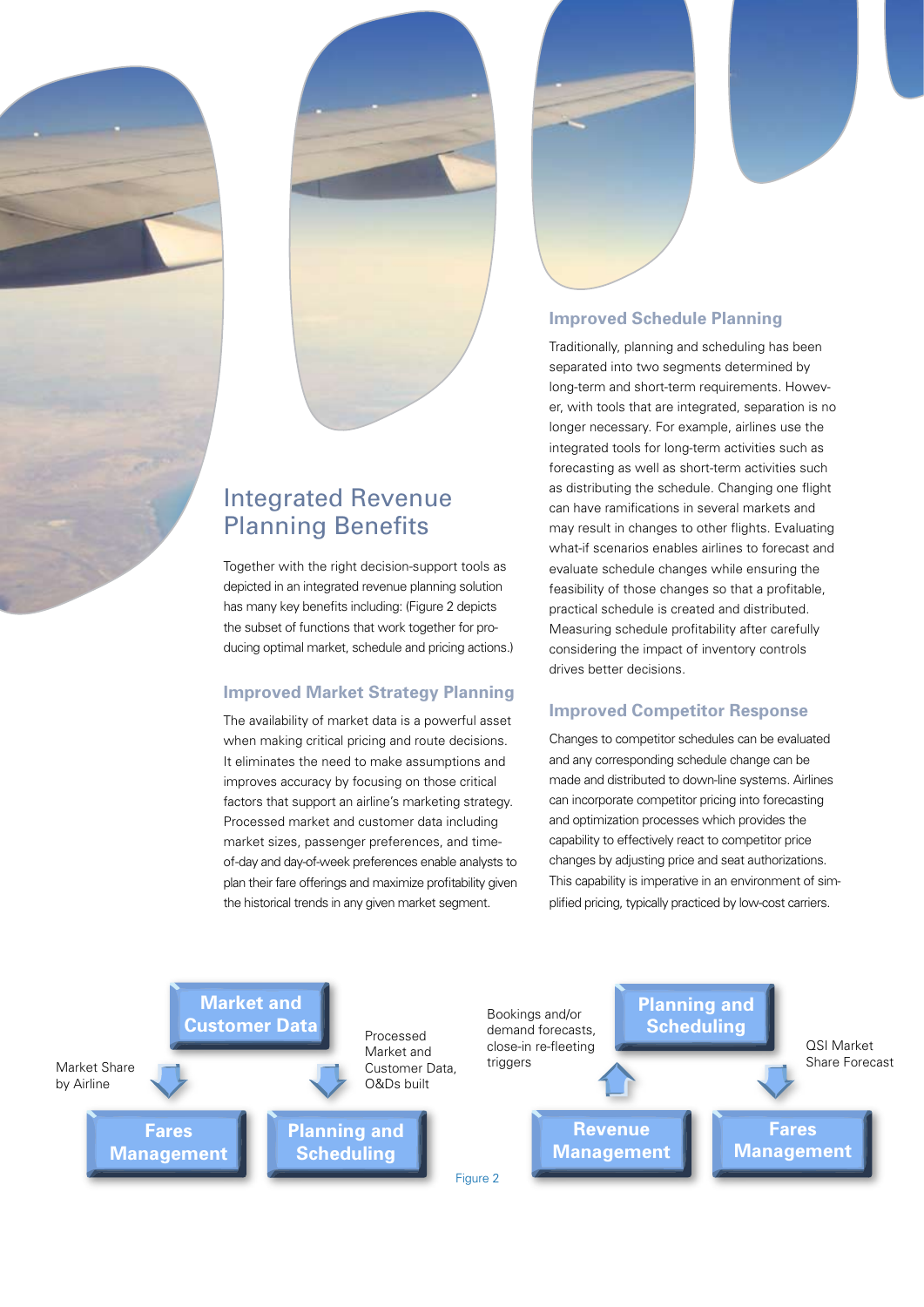

Additional benefits for optimal revenue decisions are outlined below. Figure 3 shows how revenue decisions are optimally produced using information from integrated planning and execution systems.

#### **Improved Pricing Actions**

Inventory refresh,

An airline's schedule strength is representative of its forecasted market share and is often used as a measure of competitive positioning. An effective fares management tool requires input not only with historical market trends but also current and dynamic information. This data includes future average fares, fare seasonality and even price sensitivity within the market. The communication between external sources such as ATPCO and internal sources such as a schedules analysis tool provides the pricing analysts the data required to publish the most competitive fares to support the airline's position in the markets it serves.

#### **Improved Revenue Using Fares In The Marketplace**

Most non-integrated systems receive average fares values from historical data maintained by the revenue accounting department. This information is not always a good indicator of fares and can lead to sub-optimal decisions. Using effective communication between the fare management and revenue optimization tools, revenue planning solutions enable the airline to operate in a price-competitive market without risking unlimited revenue dilution. The use of

fare information ensures that optimal inventory controls are driven by the reality of fares in the marketplace. The result: significant improvement in an airline's ability to react dynamically to changing fares in the marketplace and the quality of inventory control resulting in an increase of 0.2 percent to 0.25 percent in incremental revenue compared to a static fare source.

#### **Improved Revenue With Advanced Inventory Control**

An integrated revenue management planning and execution environment enables real-time decisions based on optimal physical and financial availability and drives additional revenue. Functionality including execution of inventory controls based on revenue management recommendations and dynamic re-optimization, all contribute to a well-integrated solution. An integrated revenue management planning and inventory control execution framework enables O&D control in a continuous nesting environment (resulting in 1 percent to 1.5 percent additional revenue). It also provides additional revenue of 0.5 percent from advanced point-of-sale, proration and dynamic optimization capabilities. Dynamically updated data minimizes data obsolescence and drives additional revenues through better inventory controls and consistent reporting.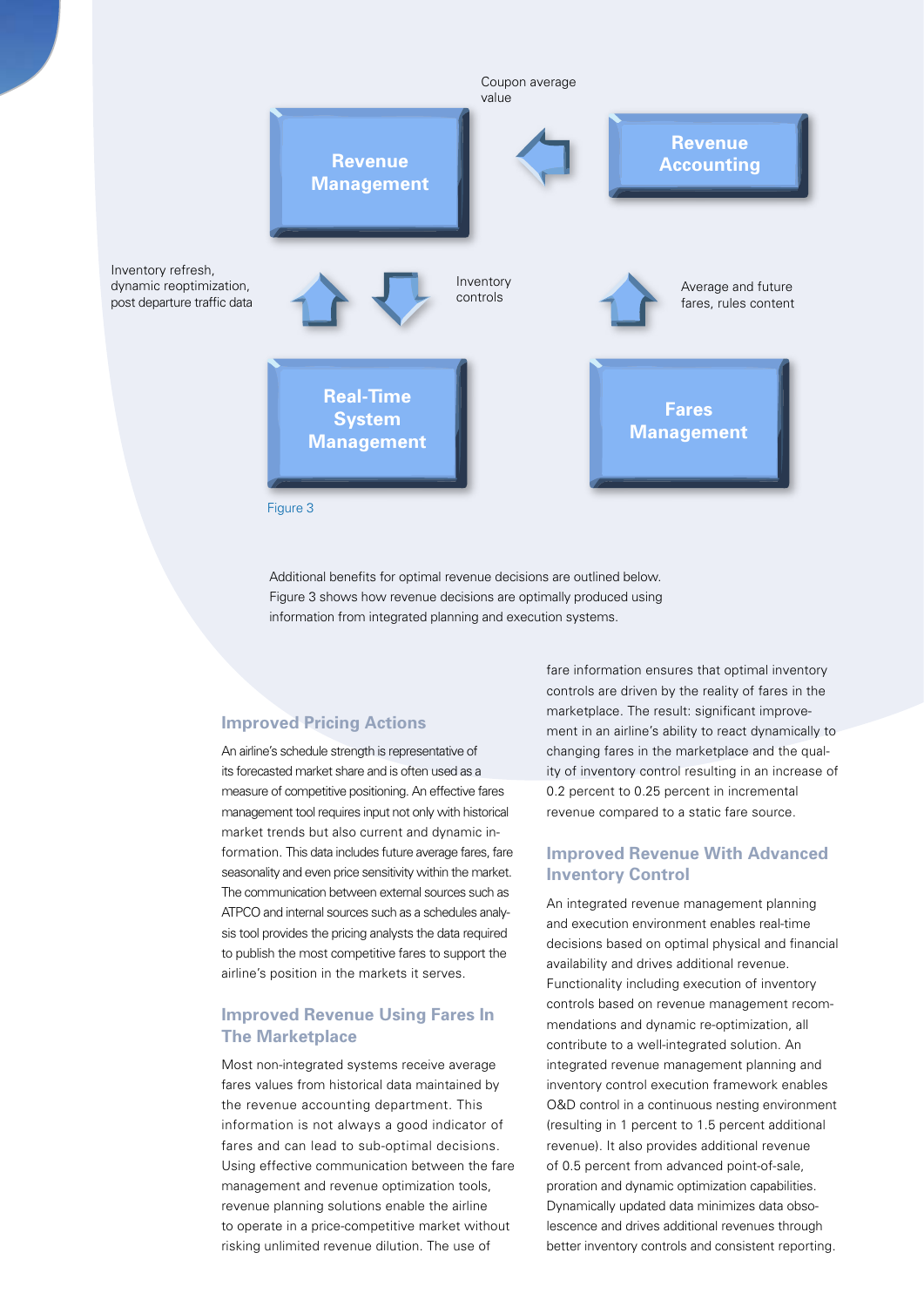

#### **Improved Quality And Timeliness Of Data**

With disparate systems, airline personnel usually have to perform manual transactions that often result in loss of data integrity, data corruption, duplication of data, multiple and conflicting reports, improper synchronization and poor realtime performance. An integrated solution ensures that the right decisions are being made at the right time while optimizing the airline's financial position.

## Airlines are faced with the difficult task of

**Improved Revenue With Close-in** 

**Re-fleeting**

forecasting passenger demand. When capacity is misallocated, it is often addressed in an ad hoc manner. Reactive capacity adjustments often fail to bring out the best revenue opportunities. Close-in re-fleeting provides consistent practices by using current booking and demand forecasts 45 days in advance. This enables the decisionsupport tools to reassign the fleet in a fully dated, constrained mode. Crewing and operations management solutions can review the operational aspects of the process. Finally, the new schedule is sent to reservations and operations for execution. Close-in re-fleeting is proven to add up to 0.25 percent in incremental revenue. Figure 4 illustrates the communication available for close-in-re-fleeting decisions based on the airline's fleet and market strategies.



### Aeroflot Case Example

Aeroflot installed the *Sabre* ® *AirMax* ® *Revenue Manager*, which was fully integrated with *SabreSonic*TM *Res*. Because they are integrated, *SabreSonic Res* automatically and seamlessly sends inventory booking data to the *AirMax* system daily for each flight. *SabreSonic Res* also automatically sends post-departure data to the *AirMax* system daily.

Aeroflot teamed with *Sabre Airline Solutions* ® to upgrade its technology to meet membership requirements. Because of this, Aeroflot was able to utilize open-systems technology from *Sabre Airline Solutions* that could interact with the systems from other SkyTeam airlines.

Figure 4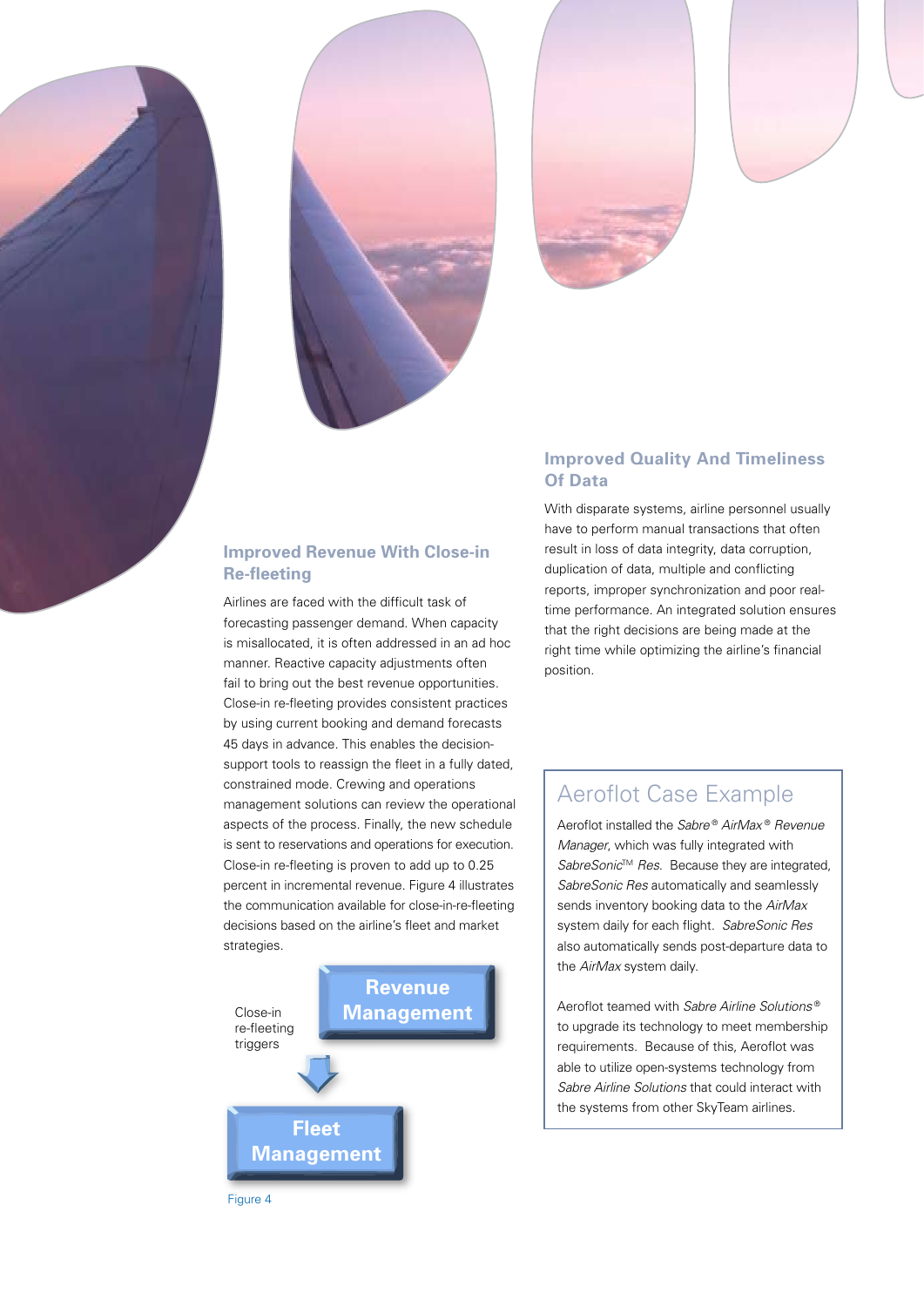## Integration Throughout The Business Lifecycle

Today's airlines face many challenges including more aggressive competitors, shorter planning cycles, fleet rationalization, stronger alliances and fare simplification to name a few. Airlines must offer a schedule that will maximize revenue potential without losing sight of the costs. It takes the right information and a high degree of collaboration among airline departments to put all the pieces together to ensure smooth and profitable airline operations.

When it comes to integration, we employ a full-business-view approach resulting in an effective, business-oriented solution. Our approach includes a robust product portfolio as well as expert consulting services, convenient remote application access and top-of-the-line delivery and service.

#### **Revenue Planning Offerings**

We uniquely offer a product portfolio that addresses business issues across an airline's operations. Our portfolio receives continuous investment by integrating technology, data flows and user interfaces along with services. We provide integrated revenue planning products working effectively together for better decision-making capabilities. These products include the *Sabre* ® *AirFlite* ™ *Planning and Scheduling Suite, Sabre® AirMax® Revenue Management Suite*, *Sabre* ® *AirPrice* ™ *Fares Management System*, *Sabre* ® *WiseVision*™ *Data Analysis Suite*, *Quasar* ™ System and *SabreSonic* ® *Passenger Solutions*.

#### **Consulting Expertise**

Our consultants have worked for airlines and airports in executive capacities and understand business dynamics and their implications on strategic decisions. Our aviation consultants provide a full range of business consulting services helping airlines and airports of all sizes reach their performance targets while our experienced industry professionals help travel and transportation companies all around the globe improve their profit position by leveraging our pacesetting software products, technology and data. Using best-practice techniques designed to

address organizational challenges, regardless of size or business model, our consultants can provide results-oriented solutions ranging from carefully crafted strategic alternatives to improving commercial or operational results. Our consulting services are offered across the following practice areas: aviation business, airline planning and scheduling, pricing and revenue management, airline operations, sales and marketing, airline turnaround, airline start-up, product implementation and airports.

#### **Remote Application Access**

*Sabre* ® *eMergo* ® *Web Access* provides a cost-effective alternative to an installed on-site system. The *eMergo* environment delivers a complete application access solution, including application delivery, hardware and third-party software as well as hardware and software management, data storage, help desk support and maintenance releases. In addition, when major disasters occur, *Sabre* ® *eMergo* ® *Disaster Recovery* can provide hosted disaster recovery for all *Sabre Airline Solutions* customers, letting you get back into operation as quickly as possible.

All applications accessed through the *eMergo* environment are hosted by *Sabre Airline Solutions* in a secure data center with system administration and data security handled by experts in data center management. Your confidential information is safe and secure yet a single sign-on with password protection provides your approved personnel with seamless access to multiple applications.

#### **Service Excellence**

Through our service excellence commitment, we are dedicated to your success. We offer value-added solutions to drive exceptional business results for you. With our unmatched depth of industry experience, we focus on eight key areas to help you reduce cost, grow revenue and improve your competitive advantage — airline business consulting, solution design and delivery, knowledge transfer, quality assurance, customer community, global service centers and customer care.